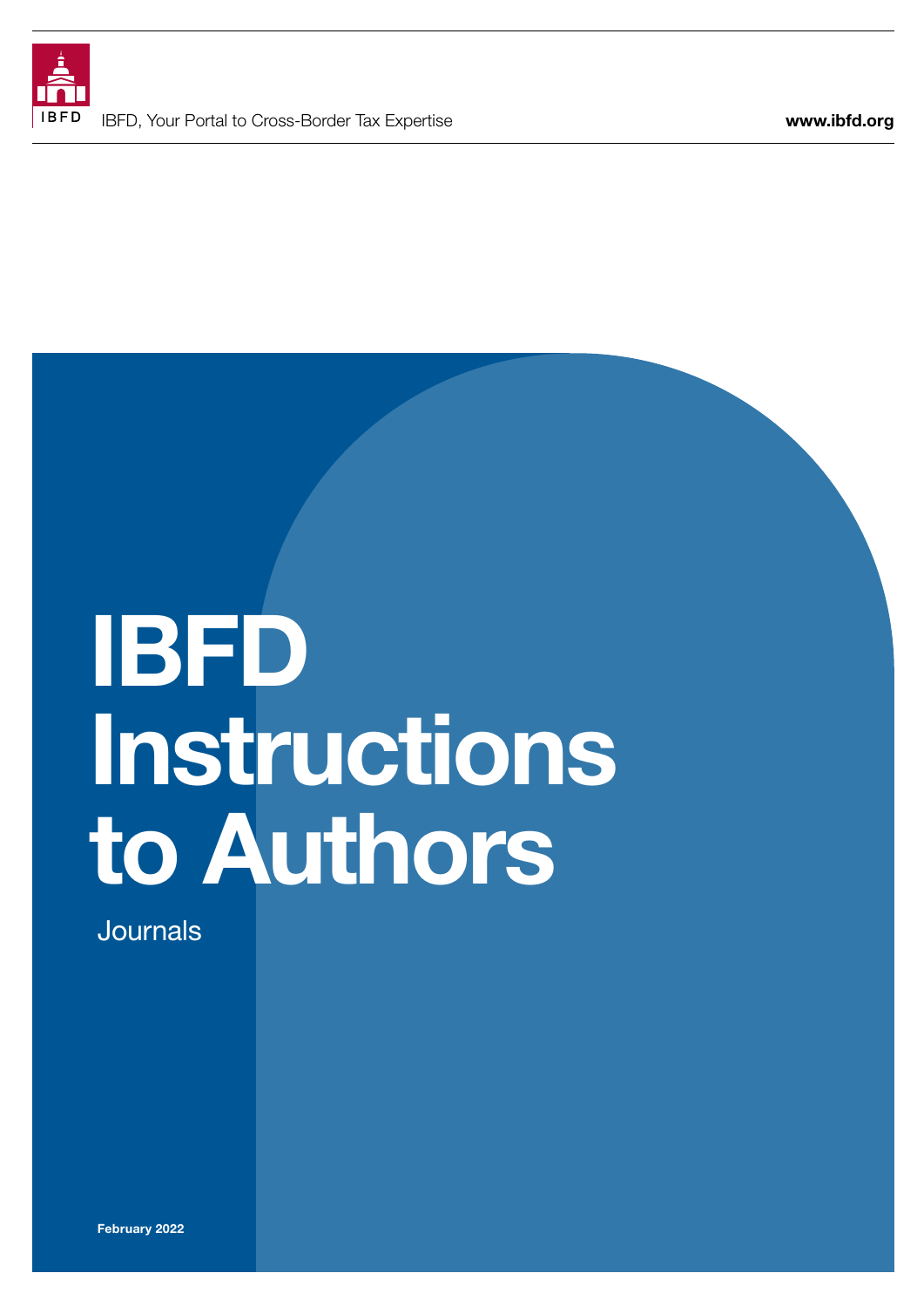

<span id="page-1-0"></span>

### Index

- 1. [Language, Style and Format](#page-2-0)
- 2. [Article Structure](#page-2-0)
	- 2.1. [General](#page-2-0)
	- 2.2. [Section numbering](#page-2-0)
- 3. [Headings](#page-3-0)
- 4. [Tables](#page-3-0)
- 5. [Equations](#page-3-0)
- 6. [Figures](#page-3-0)
- 7. [Citations and References](#page-3-0)
- 8. [IBFD House Style](#page-4-0)
	- 8.1. [Spelling](#page-4-0)
	- **8.2.** [Style](#page-4-0)
		- 8.2.1. Use of italics and bold
		- 8.2.2. [Lists](#page-4-0)
		- 8.2.3. [Footnotes](#page-5-0)
		- 8.2.4. [Quotations](#page-5-0)
		- 8.2.5. [Abbreviations](#page-5-0)
		- 8.2.6. [Cross-references](#page-5-0)
- 9. [Copyright and Permissions](#page-5-0)
- 10. Manuscript Submission
- 11. [Checklist](#page-6-0)
- 12. [Journal-specific instructions and information](#page-7-0)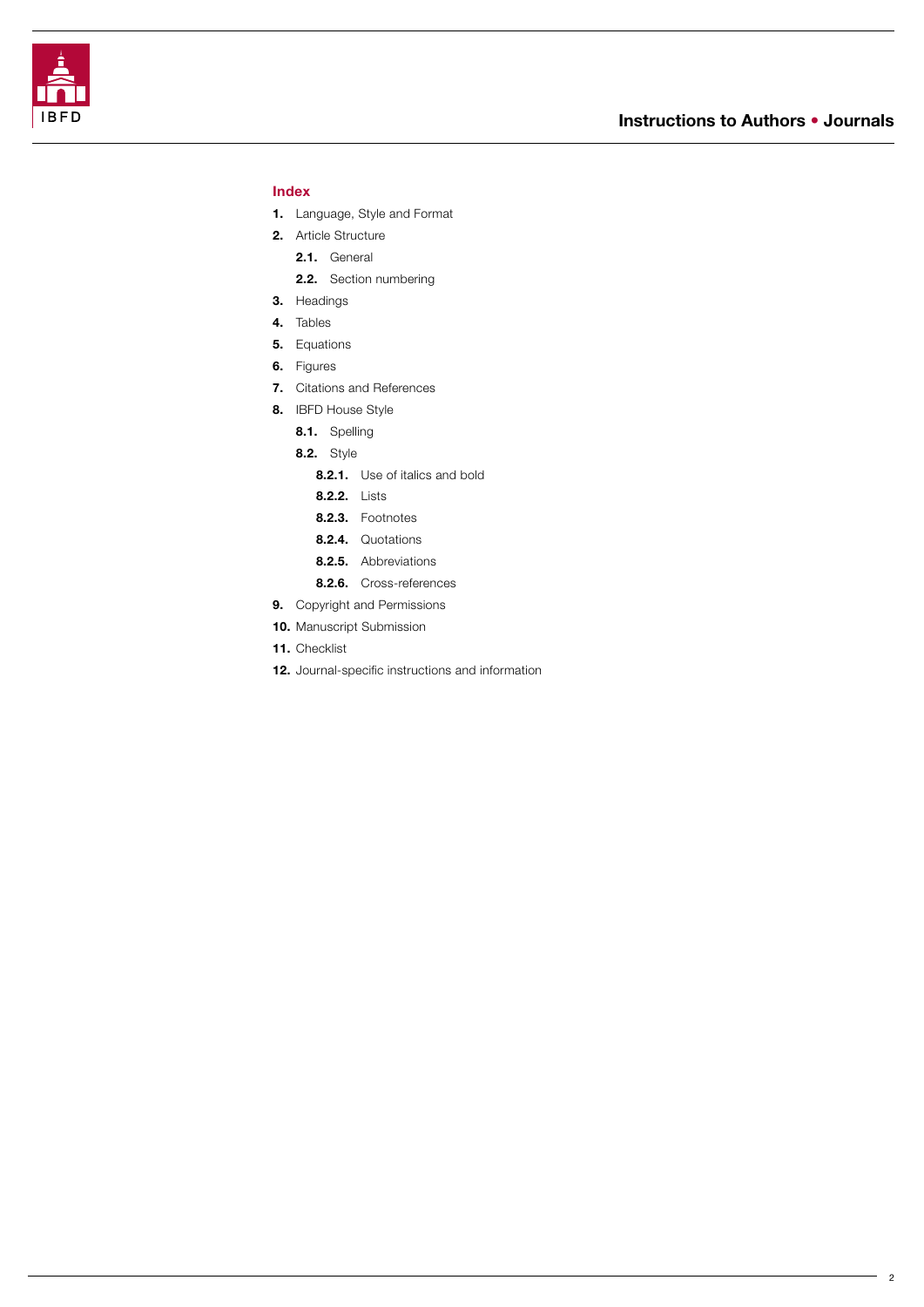<span id="page-2-0"></span>

#### Instructions to Authors - Journals

IBFD aims to publish material of high quality that is of interest to a broad international readership of tax professionals, lawyers, executives and scholars. To accomplish this goal, and to ensure that our publications are current and delivered to our readers in a timely fashion, we set high standards for the quality of the material that is submitted to us.

The following guidelines contain essential information to assist you in the preparation of your manuscript. A smooth and efficient publication process can only be achieved when the manuscript you submit is complete and final, and conforms to IBFD's house style and standards. We therefore strongly recommend that you read this document thoroughly before you start to work on your manuscript.

In case you have questions or require assistance during the preparation of your manuscript, our Editorial Department can be contacted for technical and editorial support via [authorsupport@ibfd.org.](mailto:authorsupport%40ibfd.org?subject=) Inquiries regarding content and scope should be addressed to the Managing Editor.

For journal-specific information and instructions, *see* [section 12.](#page-7-0)

#### 1. Language, Style and Format

Consistency of style is foremost

Your article should be submitted in clear and correct English, with due regard to consistency in style and spelling (*see* section [8. IBFD House Style\)](#page-4-0). Submitted articles will be subjected to a language check: if the English is considered insufficient you may be asked to improve it, or we can look into ways to assist you. We advise non-native English speakers to have a native English speaker check the work before submission.

The complete and final manuscript should be submitted as an electronic Word file, using flat text, i.e. using Normal style throughout and indicating bold and italic by means of the bold and italic buttons in the toolbar.

Alternatively, use Normal style for basic text paragraphs and distinguishable styles for headings, quotations and examples. These styles should be applied consistently throughout the text.

#### 2. Article Structure

#### 2.1. General

A well-structured and clearly presented article is convenient for the reader. Moreover, it allows for easy and trouble-free conversion to different formats (e.g. xml for online publication), thereby resulting in a smoother and more efficient publication process. Articles should preferably start with an Introduction and end with a Conclusion.

#### 2.2. Section numbering

Sections should be numbered consecutively using Arabic numerals (*see* the example below).

using Arabic numerals

Number sections consecutively

Sources of International Taxation – A Worldwide View

- 1. Introduction
- 2. Taxation of Dividends
- 2.1. Division of taxing rights
- 2.1.1. Portfolio dividends
- 2.1.1.1. Tax treatment in the source state
- [...]
- 6. Conclusion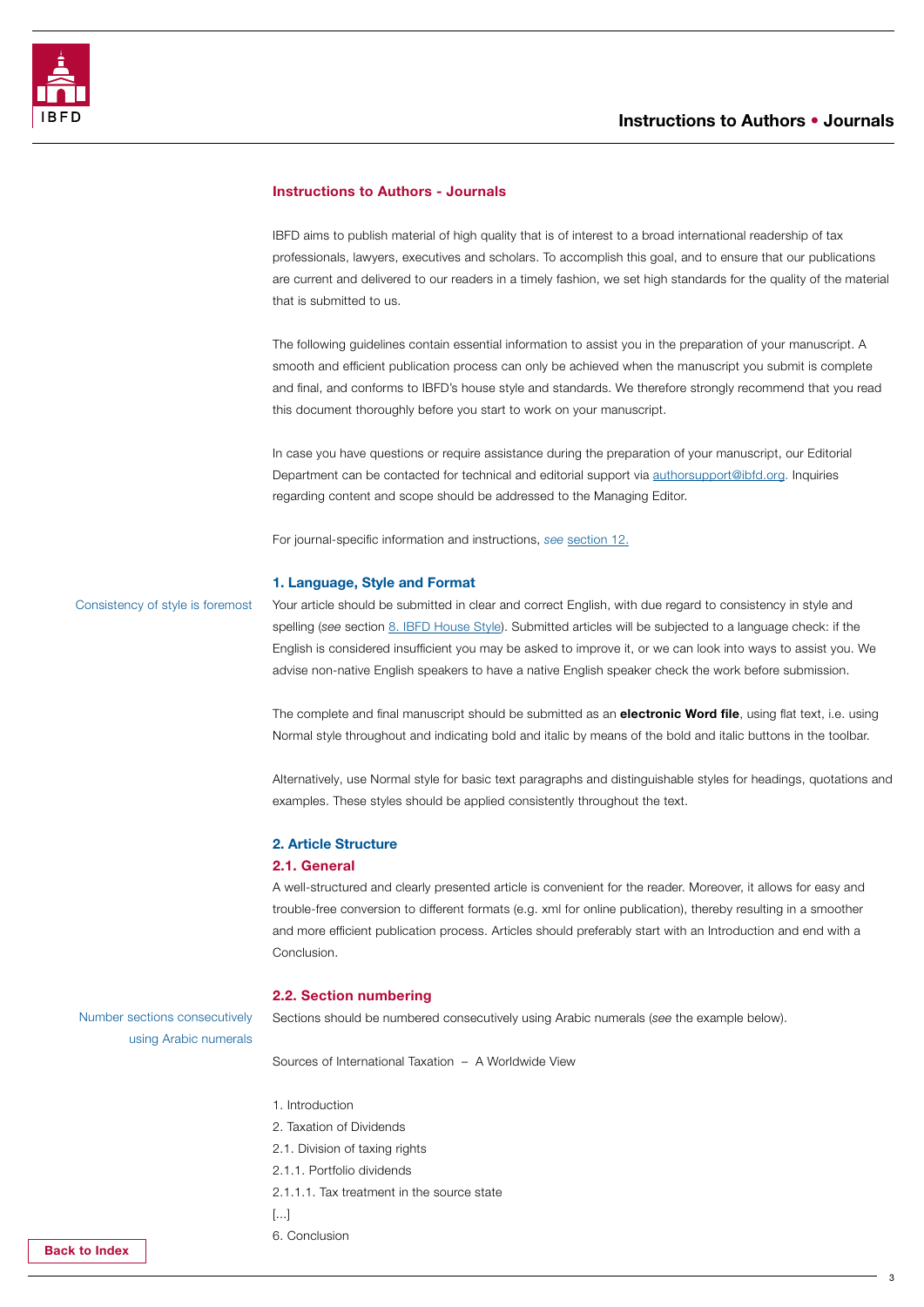<span id="page-3-0"></span>

#### 3. Headings

Limit headings to four levels

Limit headings to 4 levels of numbered headings (as in example above), keep titles concise and number consistently throughout the manuscript. Two levels of unnumbered, intermediate headings are also acceptable.

Use fixed heading numbers, do not use autonumbered headings.

See *also* section 8[.2.6.](#page-5-0) Cross-references.

#### 4. Tables

Use Word automatic table function

Make tables using the Word automatic table function (i.e. cells, columns and rows, all borders showing). If a table has table notes, these must be numbered separately from the footnotes in the main text and on a pertable basis. Table notes should be done in plain text (i.e. not with the automatic footnote/endnote function).

Provide tables with a number and a title, e.g. "Table 1: Income tax rates per country". Always refer to the table by its identifying number, do not say e.g. "*see* table below" because in print the table may end up at a different place on the page.

*See also* section 8[.2.6.](#page-5-0) Cross-references.

#### 5. Equations

Use the Word Equation Editor

Use Word's built-in Equation Editor to create equations, formulae and symbols, both stand-alone and in the text (in Word, select: Insert - Equation - Insert New Equation). If made as images or in plain text, this will cause publishing problems both online and in print and will therefore not be accepted.

#### 6. Figures

Provide clearly legible, black and white figures, with open and accessible source files of all figures Figures will be printed as delivered. They should therefore be clear and legible, and must meet the criteria below. If not, you will be asked to redo the figures.

When there are multiple figures in an article, number them. Preferably provide all figures with a title.

- $\triangleright$  No colour: replace coloured blocks with grey shades, and coloured lines with a variety of dots or dashes; text must always be black. Make sure the meaning of the figure is maintained when the colour is removed.
- ▶ Use a sans serif font (e.g. Arial), black text on white background.
- ▶ Consistent spelling, alignment, use of capitals, use of bold/italics, etc.
- $\triangleright$  Similar style and layout of figures throughout the article.
- ▶ Straight, clear, sharp lines; lines must be properly joined up; boxes fully closed; balanced layout (text in boxes placed symmetrically, lines meeting boxes in the middle, etc.).
- ▶ Bear in mind that figures may need to be reduced or enlarged to fit the final print page, thus it is essential to submit figures that will remain readable.
- $\triangleright$  Always submit a separate, accessible Word or PowerPoint source file of your figures.
- Alternatively, submit professional ready-mades in .ai (Adobe Illustrator) format (fonts included) with a minimum resolution of 300 dpi.
- $\blacktriangleright$  The ultimate size for figures in journals is as follows. For a one-column figure: 84 mm wide x max. 257 mm high (min. 992 pixels width). For a page-wide figure: 176 mm wide x max. 257 mm high (min. 2,079 pixels width).

#### 7. Citations and References

IBFD uses a specific style with regard to the presentation of references, which is based on the internationally recognized standards used in the *Guide to Legal Citation* of the Association of Legal Writing Directors (ALWD). For consistency's sake, it should preferably be used for all references in the article; it is, however, most important that you adhere to IBFD's style for references to IBFD publications, for the purpose of cross-linking.

Follow the Guidelines to the IBFD Standard Citations and References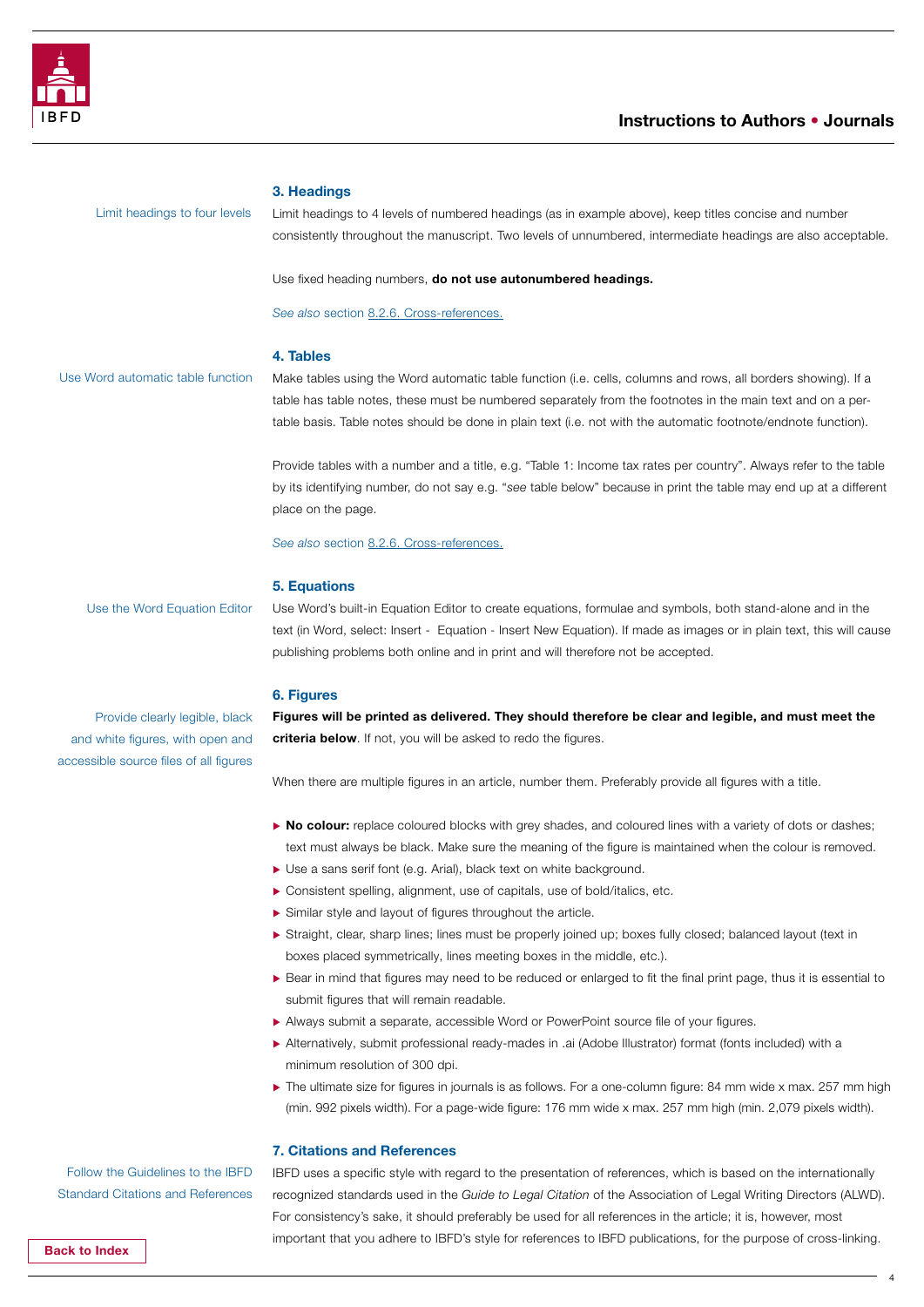<span id="page-4-0"></span>

For full details, *see* [Guidelines to the IBFD Standard Citations and References.](https://www.ibfd.org/sites/default/files/2021-06/Guidelines-IBFD-Standard-Citations-References.pdf)

Note: IBFD may change references to documents from external sources to the IBFD standard, if that particular official document is also available on the IBFD platform. You are kindly requested to inform us via [authorsupport@ibfd.org](mailto:authorsupport%40ibfd.org?subject=) if there is any reason why such a reference should not be changed.

For pinpoint references to IBFD publications, always refer to a particular section of the source document, not a page number, so that it can be linked to the correct place online.

#### 8. IBFD House Style

In order to conform to IBFD's high standards, you are requested to adhere to IBFD's house style as much as possible. Consistency in style and spelling is most important.

#### *See* [IBFD Publications Style and Spelling Guidelines.](https://www.ibfd.org/sites/default/files/2021-12/14_077_var_IBFD_publications_style_and_spelling_guidelines_Dec%202021_final.pdf)

The following provides a brief overview of the rules that we ordinarily follow concerning the words, phrases, etc. that appear frequently in our publications.

#### 8.1. Spelling

The Concise Oxford English Dictionary (11th edition) is the "official" dictionary of IBFD. If the Oxford Dictionary has two spellings, the first is used.

Generally this means British spelling is used (e.g. harbour, instalment, focusing, travelling), with a "z" in words such as organize and realize, and an "s" in analyse.

We strongly recommend that you use this spelling. In Word, you can set the default language to 'English (United Kingdom)' to facilitate this.

For further details, *see* [IBFD Publications Style and Spelling Guidelines](https://www.ibfd.org/sites/default/files/2021-12/14_077_var_IBFD_publications_style_and_spelling_guidelines_Dec%202021_final.pdf), Spelling Guidelines.

#### 8.2. Style

#### 8.2.1. Use of italics and bold

Use italics for emphasis, not bold

Italics can be used to emphasize words or phrases. Do not use bold for emphasis. Bold may only be used in quotations, where the bold is part of the original text.

Foreign text should be in italics. Latin words are italicized only if they are not included in the Oxford English Dictionary.

#### 8.2.2. Lists

The preferred layout for lists is either with hyphens (i.e. -) or (1), (2), (3). **Bullets are against IBFD style.** 

For further details, *see* [IBFD Publications Style and Spelling Guidelines](https://www.ibfd.org/sites/default/files/2021-12/14_077_var_IBFD_publications_style_and_spelling_guidelines_Dec%202021_final.pdf), Enumerations.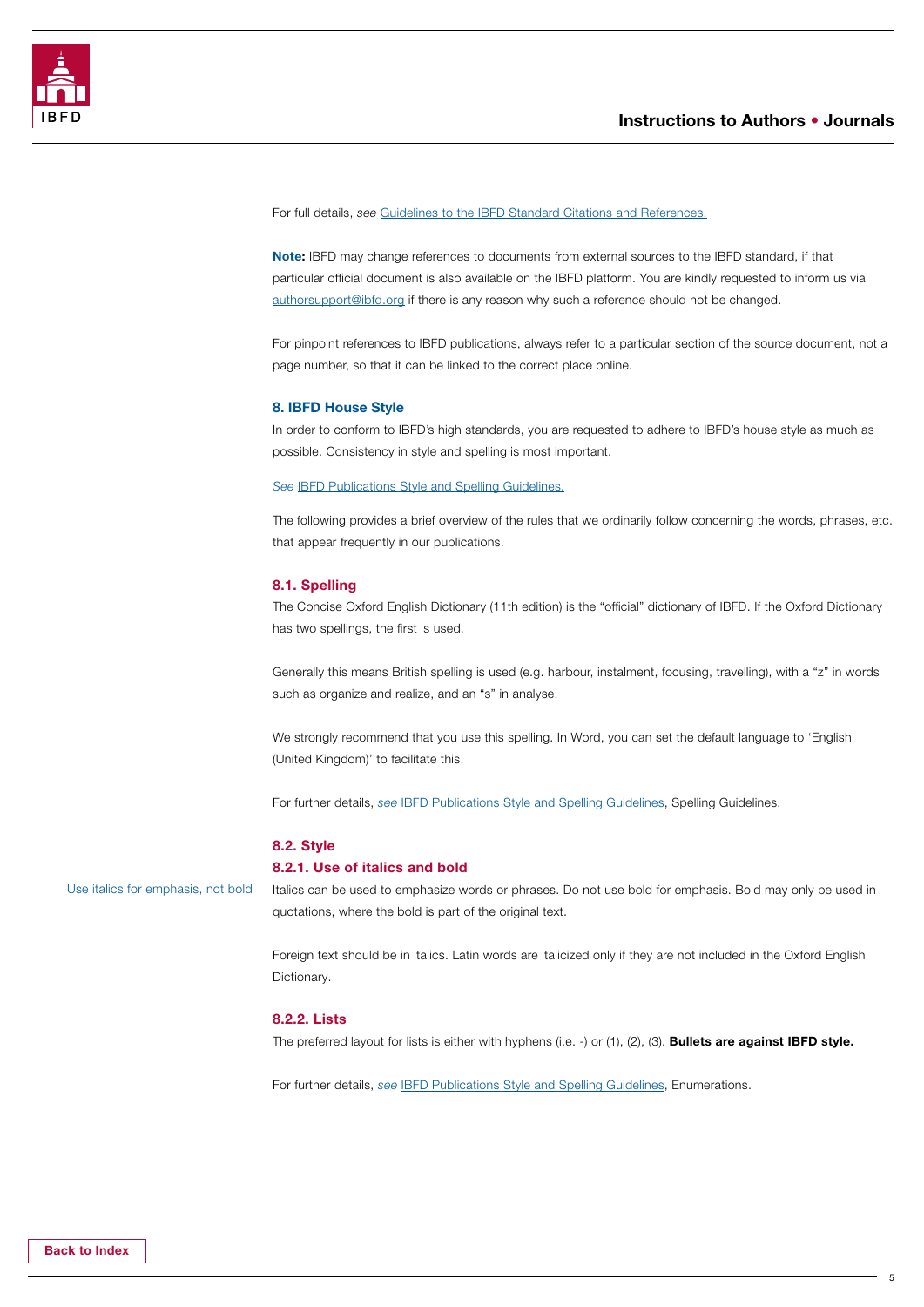<span id="page-5-0"></span>

#### 8.2.3. Footnotes

Ensure footnote cross-references are correct Footnotes must be made by means of the automatic insert footnote function in Word. Do not use endnotes.

It is your responsibility to ensure that any cross-references within the footnotes (*supra* n. xx) are correct.

If you use the automatic cross-reference functionality with field codes to refer back or forward to footnotes, make sure you refresh the cross-references before submitting the document.

Citations in footnotes should follow the [Guidelines to the IBFD Standard Citations and References.](https://www.ibfd.org/sites/default/files/2021-06/Guidelines-IBFD-Standard-Citations-References.pdf)

Table notes must be numbered separately from the main text footnotes and must be made in plain text. *See* also section 4. [Tables.](#page-3-0)

Author information (including affiliations and email addresses) and any acknowledgements to people, grants, funds and funding organizations, etc., should be added to the author's name(s) in a custom-marked footnote using an asterisk.

#### 8.2.4. Quotations

For quotations the source must always be mentioned, preferably by means of a footnote, otherwise between parentheses behind the text in question. For pinpoint references to IBFD publications, always refer to a section, not a page number, so that it can be linked to online. Always cite the source

> Grammar or spelling in quotations must not be changed. Deviations from the original text must be marked by square brackets or ellipses. When emphasis is added by the author, this must be mentioned.

For further details, *see* [IBFD Publications Style and Spelling Guidelines](https://www.ibfd.org/sites/default/files/2021-12/14_077_var_IBFD_publications_style_and_spelling_guidelines_Dec%202021_final.pdf), Quotations.

#### 8.2.5. Abbreviations

Unfamiliar abbreviations or acronyms used in the text must be explained at first mention.

For further details, *see* [IBFD Publications Style and Spelling Guidelines](https://www.ibfd.org/sites/default/files/2021-12/14_077_var_IBFD_publications_style_and_spelling_guidelines_Dec%202021_final.pdf), Abbreviations and acronyms.

#### 8.2.6. Cross-references

9. Copyright and Permissions

Refer to section number, not page number

For hyperlink purposes, section numbers (and not e.g. section titles, or "above"/"below") must be used for cross-references in the main text (e.g. *see* section 1.7.2.). Tables and figures must also be referred to by their identifying number (e.g. *see* Figure 5).

Ensure cross-references are accurate

It is your responsibility to ensure that the section/table/figure numbering and corresponding cross-references are correct.

## Prior written permission must be obtained when using copyrighted material

It is your responsibility to obtain the relevant permissions when you use excerpts, figures or tables from copyrighted material (including websites) in your manuscript. Since IBFD publishes its journal articles in both print and electronic formats, permission from the copyright holder (often the original publisher) should be sought for both the print and electronic format. Evidence that such permission was granted should be submitted together with the manuscript.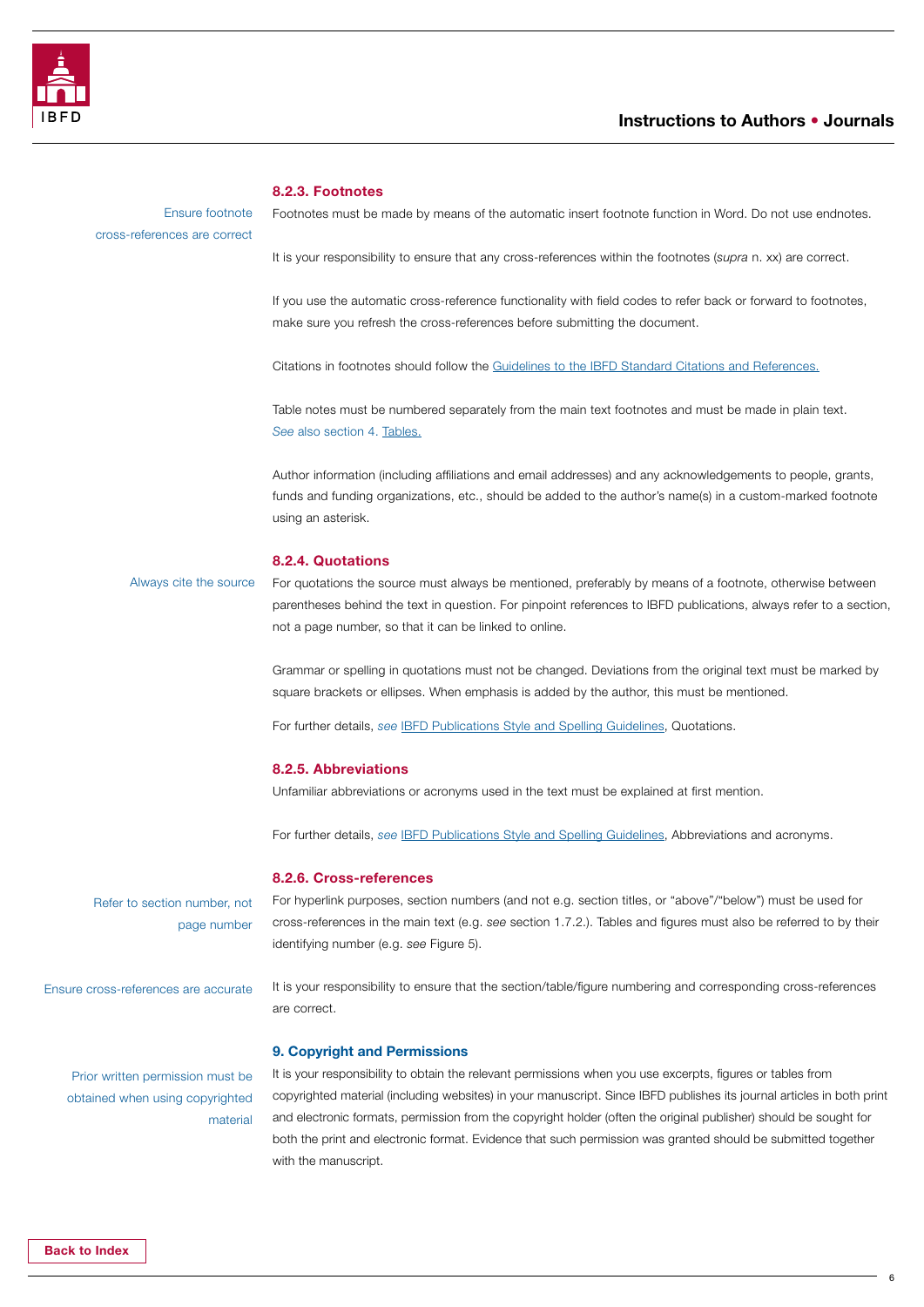

<span id="page-6-0"></span>

In granting permission, the copyright holder may specify how their material should be acknowledged or credited in your manuscript. Please ensure that you follow such instructions. Be sure to keep the written permission on file, together with a copy of your manuscript.

#### 10. Manuscript Submission

A final check should be made prior to submitting the manuscript to IBFD. Always run the spell check on your computer file before saving the final version. Save files under a logical name (for example, save a diagram under its name and diagram number).

Please provide the following information with the submitted article:

- $\blacktriangleright$  the relevant region and country and/or topic;
- $\blacktriangleright$  the title of the contribution;
- $\triangleright$  the name(s), affiliation(s), postal address(es), e-mail address(es) and telephone number(s) of the author(s);
- $\blacktriangleright$  in case of multiple authors, the name of the corresponding author;
- $\triangleright$  a short list of topical keywords to be used for indexing purposes; and
- $\triangleright$  an abstract in English of no more than 150 words (approximately 1,000 characters including spaces); it should not contain any undefined abbreviations or unspecified references.

Submitted manuscripts are subject to an editorial review procedure and the editor reserves the right to make amendments (subject to the author's final approval) that may be appropriate prior to publication. The author will be notified of acceptance, rejection or need for revision within four to eight weeks.

Please note that manuscripts submitted in a way differing from that described in these instructions may not be accepted for handling by our Editorial Department. In such cases, the manuscript will be returned to you, which will result in delays in publication.

If you have any queries about the preparation of your work, please do not hesitate to ask our Editorial Department for assistance via [authorsupport@ibfd.org.](mailto:authorsupport%40ibfd.org?subject=)

#### 11. Checklist for Journal Authors

- ▶ Have you followed IBFD's instructions for article structure, style, spelling and citations?
- ▶ Have you submitted all required files? Apart from the main text this includes original accessible files of figures.
- ▶ Have you submitted all necessary information with regard to the article and the author(s) (see section 10)?
- ▶ Are your figures print ready (i.e. no colour, a sans serif font, sharp lines, readable text) and prepared in an acceptable format (e.g. Word, PowerPoint, Adobe Illustrator)?
- Does your document have the correct structure and section numbering?
- $\blacktriangleright$  Are your references to sources accurate and complete?
- ▶ Are any hyperlinks used valid? Have you included the last accessed date for documents that may be subject to change?
- $\blacktriangleright$  Are the cross-references within your document correct?
- ▶ Have you applied for and received permission to reproduce previously published material? Are the acknowledgements to this material correct and complete?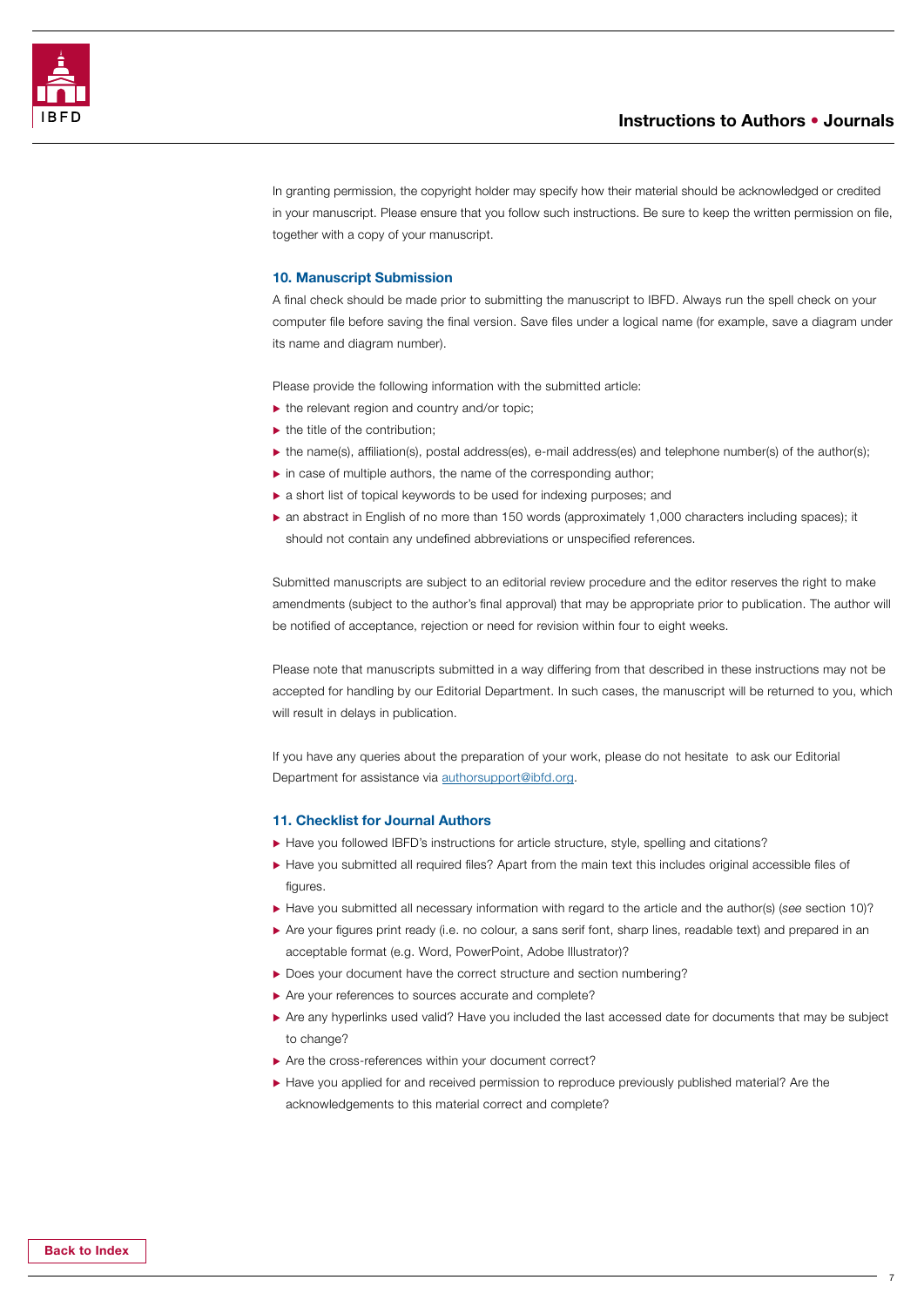<span id="page-7-0"></span>

#### 12. Journal-specific instructions and information

#### Asia-Pacific Tax Bulletin

Managing Editor: [Dr Kevin Holmes](mailto:k.holmes%40ibfd.org?subject=)

The *Asia-Pacific Tax Bulletin* explores the laws affecting taxation and investment, legal practice and related matters in Asia (including Central Asian countries) and the Pacific. The journal has a strong international focus, highlighting and analysing issues essential to international business and trade in the region.

Submissions must be topical, analytical articles on tax developments in the Asia-Pacific region, which will be of interest to an international readership. The focus of the articles must be on analysis, constructive criticism and independent thought. Manuscripts may range from 3,000 to 12,000 words.

#### Bulletin for International Taxation

Chief Editor: [Prof. Johann Hattingh](mailto:johann.hattingh%40uct.ac.za?subject=)

IBFD's flagship journal *Bulletin for International Taxation* publishes articles that examine important tax developments or issues of interest to an international readership of tax professionals. Contributions should be of an analytical and/or practical nature and provide background, description and analysis of the tax development.

Articles should contain all information that is necessary for readers to understand the topic without doing any additional research. It is recommended to use as few footnotes as possible. Manuscripts may range from 3,000 to 10,000 words; preferred article length is 5,000 to 7,000 words.

#### European Taxation

Managing Editor: [Julie Rogers](mailto:European.Taxation%40ibfd.org?subject=)

*European Taxation* offers detailed analyses of key legal and policy developments affecting taxation and investment in European countries and the European Union. It also contains brief notes outlining important changes in taxation, including new laws, amendments to laws, tax treaty interpretations, rulings and court decisions.

Submissions should focus on tax issues and developments in Europe, in particular (1) cross-border aspects of domestic legislation; (2) domestic case law involving cross-border issues; (3) domestic implementation of international initiatives; and (4) reports on important developments regarding the European Union (and European Economic Area), in particular, decisions of the Court of Justice of the European Union, Commission proposals and Council decisions. Manuscripts should be a maximum of 7,500 words for articles and 2,500 in respect of notes for the "What's Going On In" section.

#### Finance and Capital Markets

Managing Editor: [Khadija Baggerman](mailto:khadija%40capeinvestments.nl?subject=)

*Finance and Capital Markets* publishes articles that provide authoritative, up-to-date information and insightful analyses for tax professionals and financial market experts around the world. Focusing on developments in international financial taxation, it also covers regulatory and accounting issues relevant for tax practitioners. *Finance and Capital Markets* also covers interdisciplinary discussions on hot topics in the financial services industry.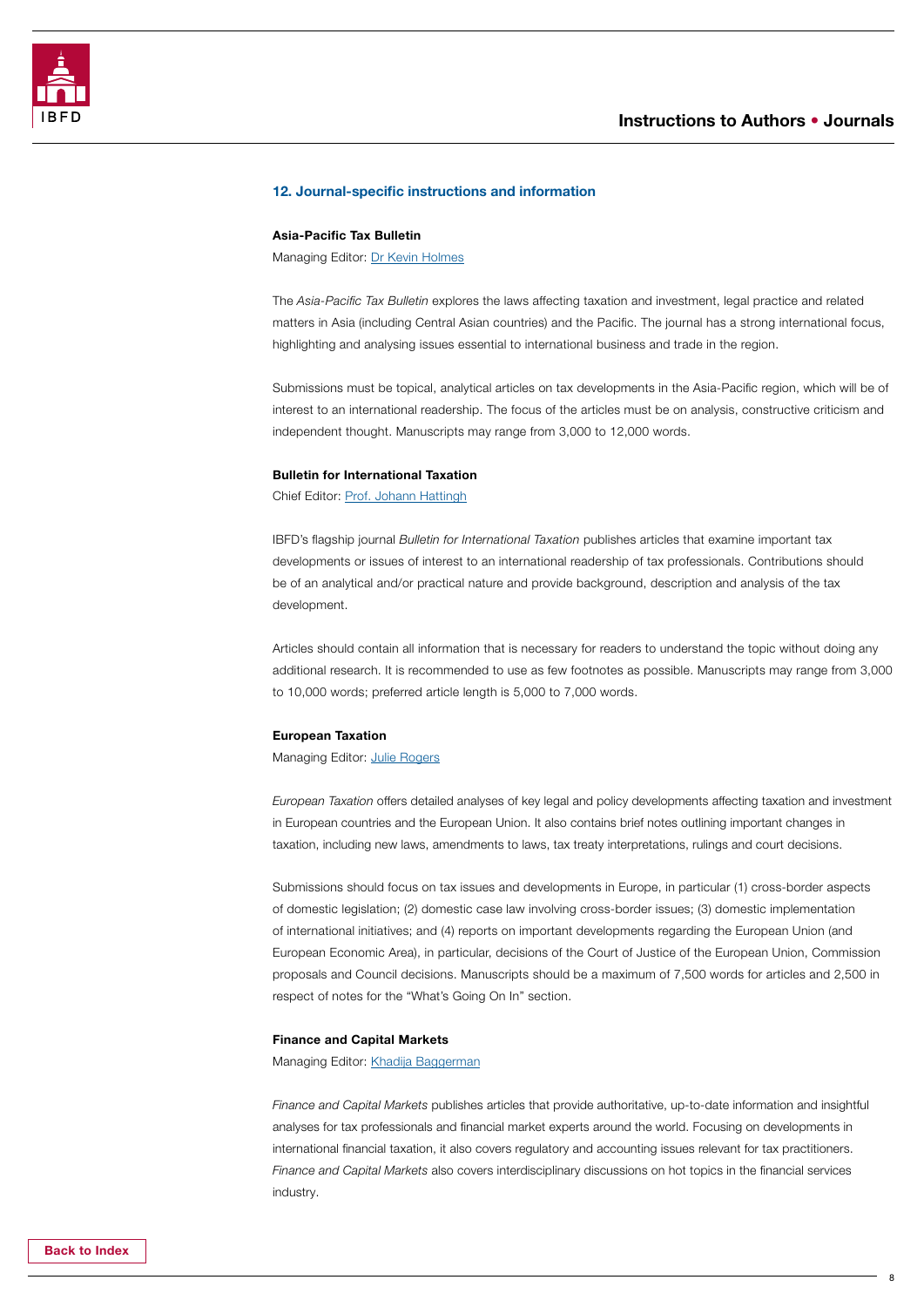Submissions should be detailed articles on topics concerning taxation, accounting and regulatory issues relevant for the financial market in its broadest meaning. Articles should demonstrate depth of research and are evaluated based on impact/innovation, scientific analysis and methodology.

As the majority of the readers has a solid background in financial taxation, contributors may assume certain knowledge available at the level of the reader audience. Furthermore, *Finance and Capital Markets* covers contributions on academic issues, but preferably translated to the practical issues experienced in the capital markets. Manuscripts may range from 3,000 to 12,000 words. Articles of exceptional quality may be longer and may be published in two parts. All submissions must be in English.

#### International Tax Studies

Managing Editor: [Dr Alessandro Turina](mailto:A.Turina%40ibfd.org?subject=)

*International Tax Studies* (ITAXS) is a recurring publication offering original, ground-breaking studies on paradigmshifting topics in contemporary tax law with societal impact. ITAXS is characterized by flexibility in its periodicity and a fast-track approach.

Contributions should cover topical tax developments, highlighting and critically addressing the most significant issues arising from such developments. Given the global scope of the publication, submissions concerning a single jurisdiction are not accepted, unless the submission demonstrates equal or similar application to other jurisdictions or is of clear relevance to an international audience.

Contributions to ITAXS should range from 10,000 to 15,000 words and be accompanied by a short abstract of 1,000-1,200 characters (including spaces). Authors are encouraged to use footnotes only where strictly necessary and exclusively for the purpose of acknowledging sources. Care should be taken to avoid using footnotes to convey side arguments or digressions, as well as purely bibliographical footnotes.

Submitted articles will undergo internal board review, which can be made anonymous upon request by the author.

#### International Transfer Pricing Journal

Managing Editor: [Dr Rijkele Betten](mailto:r.betten%40ibfd.org?subject=)

The *International Transfer Pricing Journal* mostly covers transfer pricing-related tax issues. The focus is on corporate tax, and not on the business economic aspects of transfer pricing. Also included are papers (from various institutions offering education in transfer pricing) and relevant transfer pricing case law. The Editor occasionally organizes comparative surveys on international transfer pricing-related issues. Currently, the OECD BEPS programme and its follow-up are regularly covered.

The style of the journal is practical, analytical, descriptive, topical and up-to-date. The journal consists of medium-sized and short contributions, generally between 3,000 and 7,500 words. Comparative surveys and articles on recent developments should be between 3,000 and 5,000 words. Articles of exceptional quality may be longer. All submissions must be in English.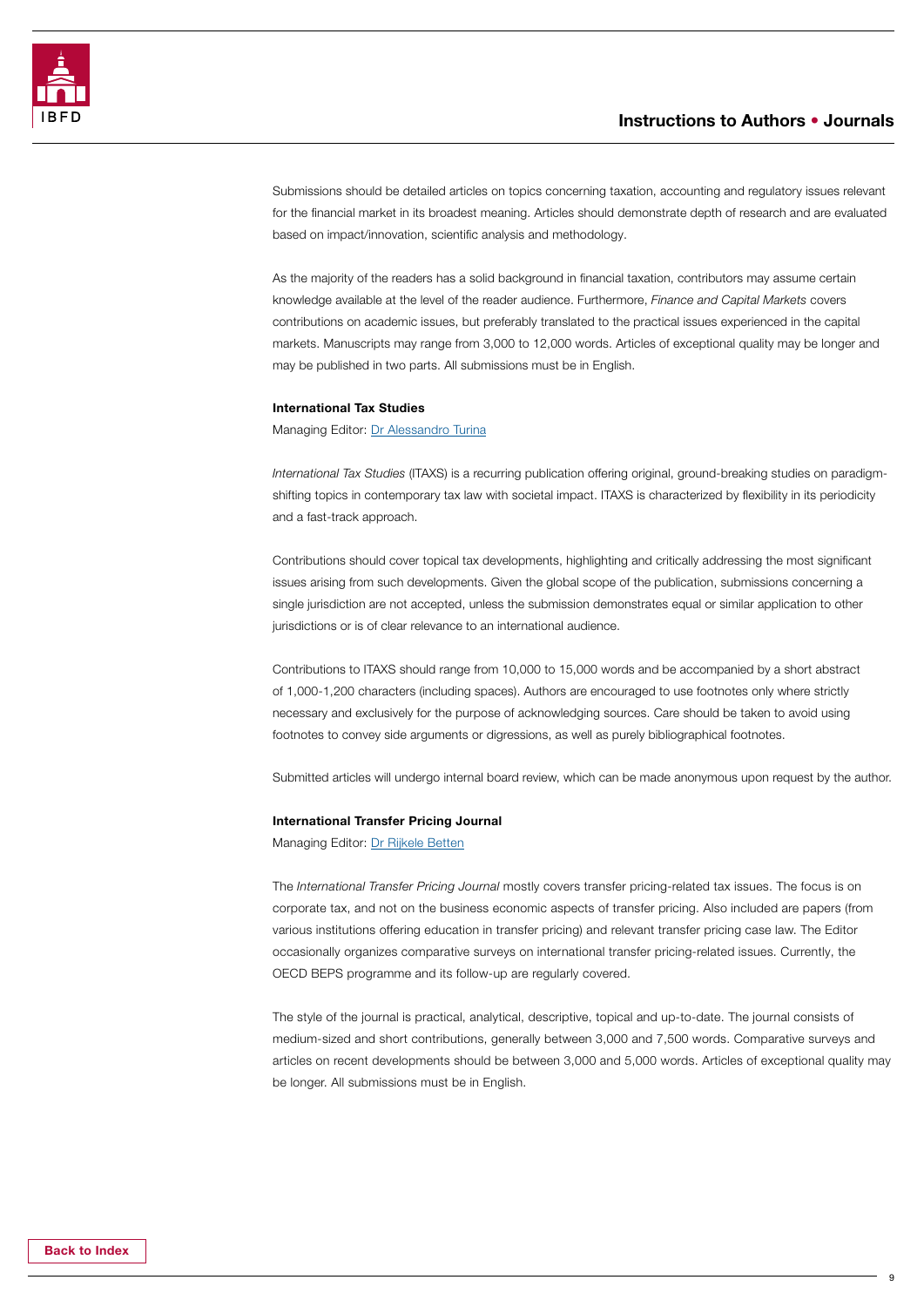

#### International VAT Monitor

Managing Editor: **Fabiola Annacondia** 

The *International VAT Monitor* offers worldwide coverage of VAT and sales tax. It publishes detailed articles on current issues, outlines of VAT or sales tax systems in specific countries, VAT news, reviews of recent case law, full coverage of the latest EU developments (including VAT cases before the Court of Justice of the European Union) and questions posed to the Commission by the European Parliament.

Articles should contain all information that is necessary for readers to understand the topic without doing any additional research. Specific legislation necessary to follow the author's line of reasoning should be added in the text or in footnotes. Preferred article length is 2,000-5,000 words, but articles of up to 8,000 words will also be considered.

#### World Tax Journal

Managing Editor: [Prof. Craig West](mailto:wtj%40ibfd.org?subject=)

The *World Tax Journal* focuses on original and innovative manuscripts representing scientific studies in the area of international, comparative and regional taxation from a legal and/or an economic perspective. This multidisciplinary journal is a platform for premium and groundbreaking academic research.

Articles should demonstrate depth of research and are evaluated based on impact/innovation, scientific analysis and methodology. Submissions concerning a single jurisdiction are not accepted, unless the submission demonstrates equal or similar application to other jurisdictions, or is of clear relevance to an international audience.

Submitted articles will undergo an editorial review to determine if they should enter into the review process, which includes both an internal review and a double-blind external peer review. Manuscripts should preferably be no longer than 28,000 words.